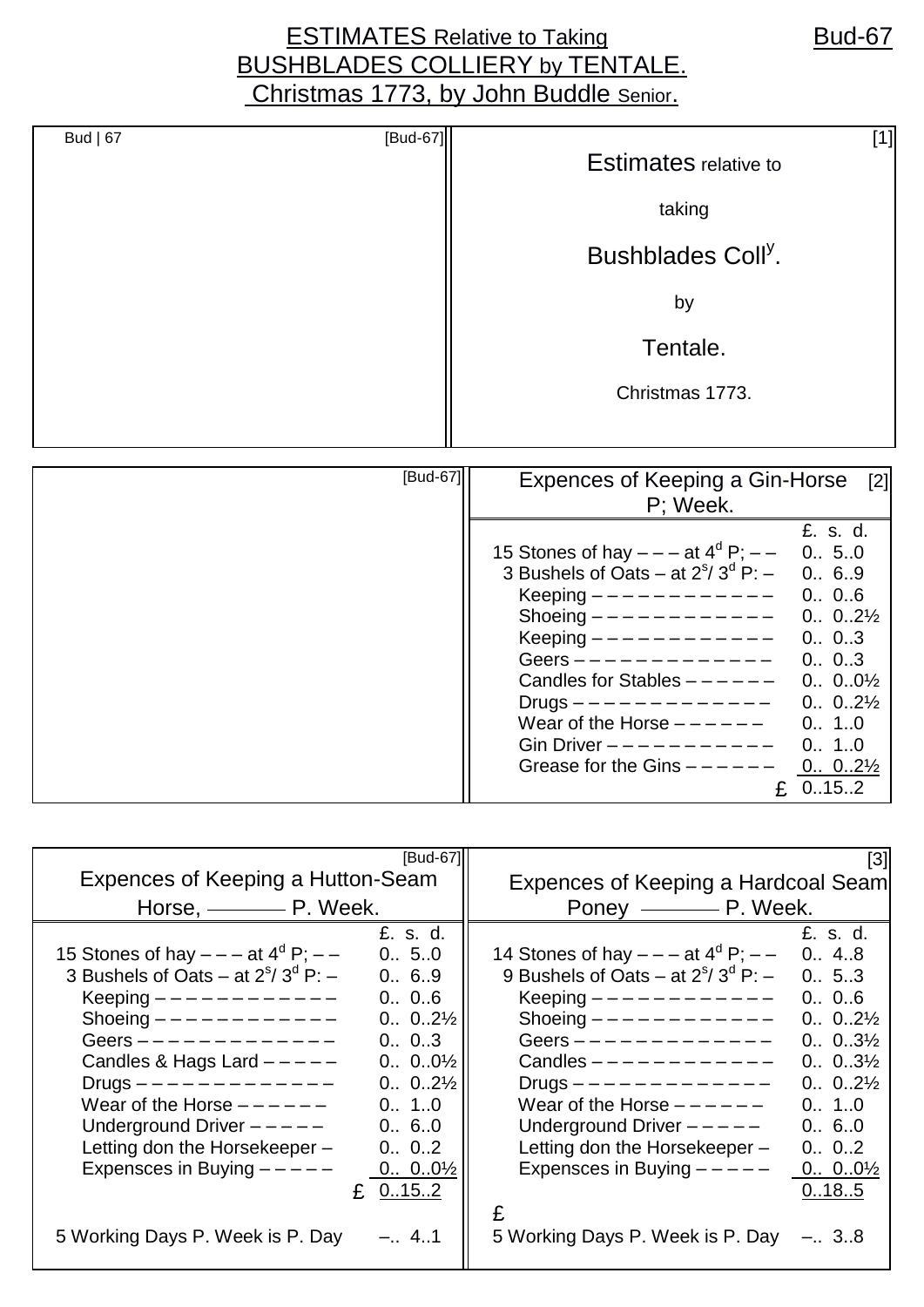| [Bud-67]<br>Expences of the Engine – P. Week<br>£. s. d.<br>40 Fothers of Coals $-$ – at 16 <sup>d</sup> P; $-$<br>2.14.4<br>$D^{\circ}$ . Leading $-$ at $2^{d}$ P; $-$<br>$-.6.8$<br>40<br>2 00<br>Keeping<br>5.10.0<br>286 00<br>In a Year<br>Suppose the Workings in a Year 700<br>Tens, the above will be per Ten $8^\circ$ 2 <sup>°</sup> . | [4]<br><b>Expences of Sinking the Broom</b><br>Pit, to the Hutton-Seam -<br>£. s. d.<br>Repairing her to the Hard<br>Coal Seam preparatory to<br>20 00<br>Sinking, Labour & Materials<br>Boring, & upholding the Rods -<br>25 0.0<br>60 Fathoms, Air Boxes, Cramp <sup>g</sup> .<br>Nails, &c.& Repairing the<br>12 00<br>$G$ in —————————<br>Sinking, and finding a Horse<br>and every Material $---$<br>(being 36 Fath <sup>s</sup> . at £37 <sup>s</sup> 6 <sup>d</sup> P.)<br>121 00<br>Winning her in little Coal &c. -<br>& Making a Barrow-Way,<br>through the West Dyke $-$ -<br>58 00<br>ر ِ<br>Carr <sup>d</sup> : over $- - 2$ 237 00                                                                                                                          |
|---------------------------------------------------------------------------------------------------------------------------------------------------------------------------------------------------------------------------------------------------------------------------------------------------------------------------------------------------|---------------------------------------------------------------------------------------------------------------------------------------------------------------------------------------------------------------------------------------------------------------------------------------------------------------------------------------------------------------------------------------------------------------------------------------------------------------------------------------------------------------------------------------------------------------------------------------------------------------------------------------------------------------------------------------------------------------------------------------------------------------------------|
| [Bud-67]<br>£. s. d.<br>Brought over $---$ - - - -<br>237 00<br>Drifting 100 Yards, conveying<br>Air, &c. $-$ at $2^s / 3^d$ $\overrightarrow{P}$<br>12.10.0<br>Contingents unforeseen $---$<br>$-.10--$<br>250 00<br>Suppose the above Pit to yield 1800<br>Tens, the above Charge will be near<br>$3s/ 0d$ P. Ten $------$                      | [5]<br>Expences of a Ten laid abank at the<br>Venture - Pit. $---$<br>Hutton - Seam - P Score<br>£. s. d.<br>0 01<br>Repairing the Shaft $------$<br>Hewing -------------<br>0 22<br>Putting --------------<br>0 30<br>Onsetting & Find <sup>g</sup> .Oil, Candles, &c.<br>0 08<br>Corving $------$<br>0 05<br>Smithwork $------------$<br>0 01<br>Wrightwork $------------$<br>0.<br>$0.0\frac{1}{2}$<br>Sledding & Odds $---------$<br>0 <sub>1</sub><br>$0.4\frac{1}{2}$<br>Drawing $------------$<br>0.2.6<br>Headways & Narrow $B^d$ ; $---$<br>$0$<br>$0.3\frac{1}{2}$<br>$Props$ --------------<br>0 04<br>Deals ——————————————<br>0 03<br>Shovelling & Slating $------$<br>0 02<br>Pumping $------------$ 0 0.2<br>Carr <sup>d</sup> : over $- - E$<br>$0.10.6\%$ |
| [Bud-67]<br>£. s. d.<br>$0.10.6\frac{1}{2}$<br>Brought over $------$<br>$0 01\frac{1}{2}$<br>Setting on the Corves $------$<br>Shovels $---------------$<br>$0 00\frac{1}{2}$<br>Wear & tear of Gins $------$<br>0 01<br>Ropes ---------------<br>0 01<br>Bords Turned narrow & 1<br>Dams Making $\int$ $---$<br>0 01                             | [6]<br>Expences of Laying a Ten of Coals<br>abank at the Stubble Pit - Hard -<br>Coal Seam $------$<br>A 20 Peck Corf - P. Score. £. s. d.<br>Repairs of the Shaft $------$ 0 01<br>Hewing $------------ 0.2.0$<br>Putting -------------<br>0 26<br>Onsetting, finding Oil Cand <sup>s</sup> . &c. -<br>0 07                                                                                                                                                                                                                                                                                                                                                                                                                                                              |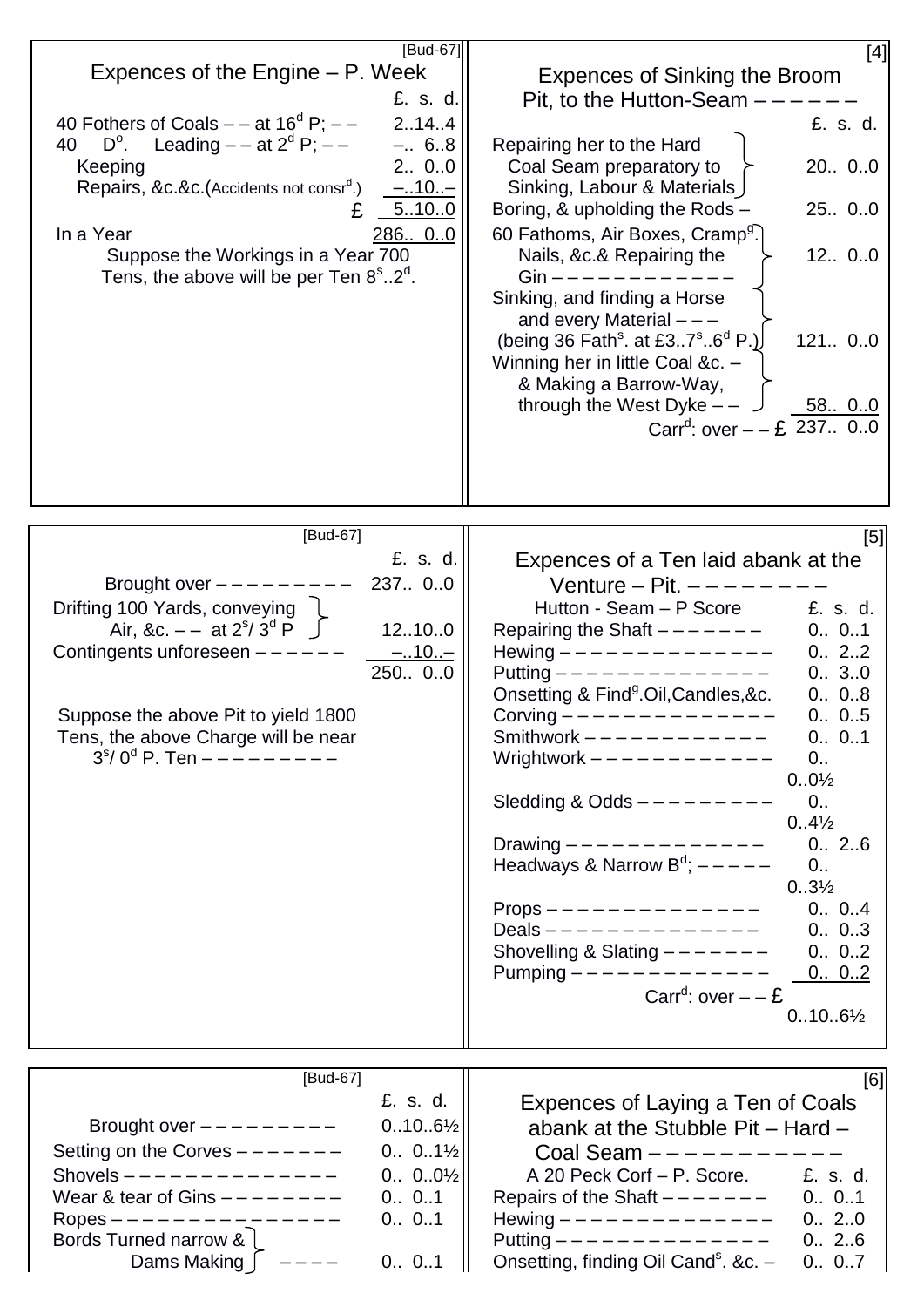| Sludging Water-Levels, &c.<br>$\mathbf{E} \left[ \begin{array}{c} 0 00\frac{1}{2} \\ 0110 \end{array} \right]$                                                                                                                                                                                                                                    | Corving $- - - - - - - - - - - - -$<br>0 04<br>Smithwork $------------$<br>0 01<br>Wrightwork $------------$<br>0.001/2<br>Sledding & Odds $---------$<br>0 04<br>Drawing $- - - - - - - - - - - -$<br>0 16<br>Headways, Narrow Bords, &c. --<br>0 03<br>$Props$ — — — — — — — — — — — — — —<br>0 04<br>Deals --------------<br>0 02<br>Shovelling and Slating $---$ - - - - -<br>0 02<br>Carr <sup>d</sup> : over $- - 2$ 0 8.4 <sup>1/2</sup>                                                                                                                                                                                                                                                                                                                                                                                                                                                                        |
|---------------------------------------------------------------------------------------------------------------------------------------------------------------------------------------------------------------------------------------------------------------------------------------------------------------------------------------------------|------------------------------------------------------------------------------------------------------------------------------------------------------------------------------------------------------------------------------------------------------------------------------------------------------------------------------------------------------------------------------------------------------------------------------------------------------------------------------------------------------------------------------------------------------------------------------------------------------------------------------------------------------------------------------------------------------------------------------------------------------------------------------------------------------------------------------------------------------------------------------------------------------------------------|
| [Bud-67]<br>Brought over $------$<br>Pumping $- - - - - - - - - - - - -$<br>Setting on the Corves $------$<br>Shovels $---------------$<br>Wear & tear of Gins $------$<br>Ropes ---------------<br>Keeping a bad Water-Course<br>open &c. $-- \int$<br>£                                                                                         | [7]<br>£. s. d.<br>Expences of Working a Ten of Coals in<br>$0 84\frac{1}{2}$<br>The Hutton-Seam, Broom Pit. -<br>0 02<br>P. Score. $---$<br>$0 01\frac{1}{2}$<br>Sinking -------------<br>0., 0.,6<br>Hewing $---------------$<br>$0 00\frac{1}{2}$<br>0 16<br>Putting -------------<br>0 01<br>0., 2.,2<br>Onsetting & finding Oil, $Cans - -$<br>0 01<br>0 07<br>Corving $- - - - - - - - - - - - -$<br>0 06<br>Smithwork $------------$<br>$0 01\frac{1}{2}$<br>0 01<br>Wrightwork $------------$<br>0.9.0<br>$0 00\frac{1}{2}$<br>Sledding & Odds $---------$<br>$0.04\frac{1}{2}$<br>Drawing $- - - - - - - - - - - -$<br>0 29                                                                                                                                                                                                                                                                                   |
| [Bud-67]<br>Brought over $------$<br>Deals --------------<br>Shovels & Slating $---------$<br>Pumping $- - - - - - - - - - - - -$<br>Setting on the Corves $------$<br>Shovels $------------$<br>Wear & tear of Gins $------$<br>0 01<br>Ropes --------------<br>Setting through the 1<br>Several Troubles $\int$ $---$ - - - - -<br>$E = 0.11.1$ | Headways, Narrow Bords $---$<br>$0.03\frac{1}{2}$<br>$Props$ -------------<br>0 04<br>Carr <sup>d</sup> : over $- -E$ 0101 <sup>1</sup> / <sub>2</sub><br>[8]<br>£. s. d.  <br>Now during the Reversion of George<br>$0.10.1\frac{1}{2}$<br>Silvertop Esq <sup>s</sup> . Lease<br>0 02<br>£. s. d.<br>0 02<br>3 Tens of Hutton Seam ⊃<br>0 03<br>Coals Wrought at 3170 $\bar{C}$ -<br>11110<br>$1\,\mathrm{D}^{\circ}$ . of Hard Coal Seam $\sim$ - - -<br>$0.0.1\frac{1}{2}$<br>4. 1.0<br>15120<br>$0 00\frac{1}{2}$<br>£<br>$\overline{4}$<br>That is P. Ten $--------$ 3180<br>Agency & Snow Shovelling ----<br>0 01<br>0 16<br>Disadvantage from find <sup>9</sup> .<br>$0 00\frac{1}{2}$<br>the Farmers & Pitmen $\geq - -$<br>0 20<br>their Coals also Smart $\overline{\phantom{a}}$<br>Ditto in Leading ditto $\lfloor$<br>& Binding Ten $- -  \int$ $- - - - -$ 0 06<br>Carr <sup>d</sup> : over $- - 2$ 4 20 |
| [Bud-67]<br>Brought over $------$<br>Interest of Stock $---------$<br>Engine, (Accidents not consid <sup>d</sup> :) $-$<br>Occasional Incidents, and L<br>Profit to Tentale- Men J<br>(N.B. Putting estimated                                                                                                                                     | [9]<br>£. s. d.<br>A Valuation of the Engine. $---$<br>2 Boilers & their Several 1 E. s. d.<br>4 20<br>Pipes, Barrs, &c. $---$ 5 200 00<br>0 10<br>0 82<br>1 Receiver, Regulator, &c. $---$<br>50 00<br>Cylinder, Injection Pipes,  <br>Cocks, Pistons, Inside $\rightarrow$ -- 250 00<br>0.8.10<br>Chains, &c. &c. $---$                                                                                                                                                                                                                                                                                                                                                                                                                                                                                                                                                                                              |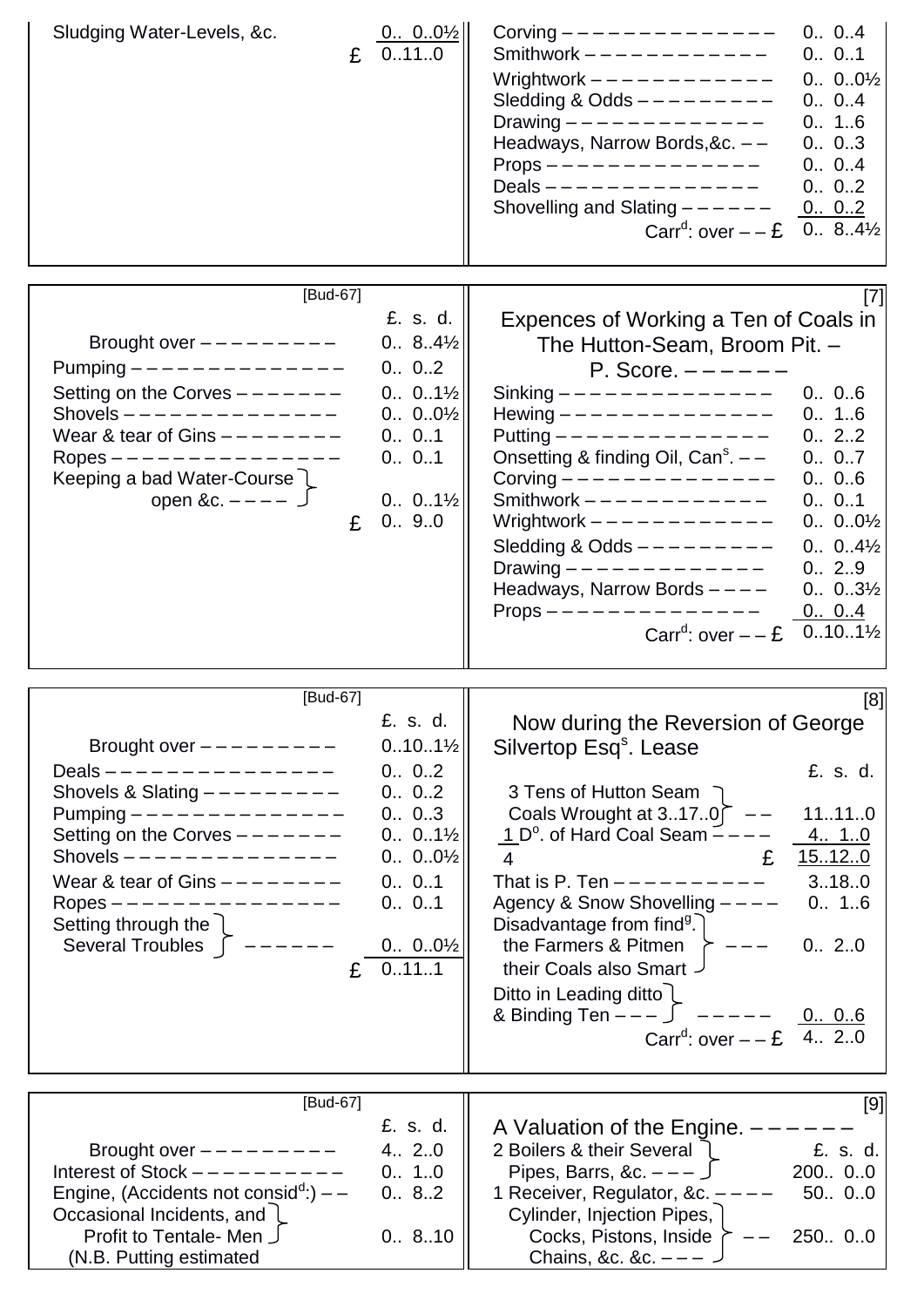| E<br>too little.)                                            | 5 00     | 50 00<br>Beam, Grathing, &c. $-$ -                      |                                                                  |
|--------------------------------------------------------------|----------|---------------------------------------------------------|------------------------------------------------------------------|
| If the Engine is valued,                                     |          | 50 Fathoms of Spears, Pumps, L                          |                                                                  |
| upheld with the Materials                                    |          | 100 00<br>Buckets, Clacks, &c. &c. -                    |                                                                  |
| in her at present, and Interest                              |          | $£$ 650 00                                              |                                                                  |
| paid for her Value, this will cost -                         |          |                                                         |                                                                  |
| Interest $- -1$ <sup>s</sup> 0 <sup>d</sup><br>Wear $---2.0$ | 0 30     |                                                         |                                                                  |
|                                                              | 5 30     |                                                         |                                                                  |
|                                                              |          |                                                         |                                                                  |
|                                                              |          |                                                         |                                                                  |
|                                                              | [Bud-67] | Conditions.                                             | $[10]$                                                           |
|                                                              |          | 1. If the present Power of the Engine is                |                                                                  |
|                                                              |          | at any Time incapable of Drawing                        |                                                                  |
|                                                              |          | the Feeder, the Bargin either to                        |                                                                  |
|                                                              |          | cease, or Geo: Silvertop Esq <sup>r</sup> ; to          |                                                                  |
|                                                              |          | augment the Materials: - Quere                          |                                                                  |
|                                                              |          | about the Loss of Time in making                        |                                                                  |
|                                                              |          | Such Alteration, which will be                          |                                                                  |
|                                                              |          | very considerable. -                                    |                                                                  |
|                                                              |          | 2. The Limits of Putting to be ascertained              |                                                                  |
|                                                              |          | in the Hutton - Seam in both Pits                       |                                                                  |
|                                                              |          | on Account of their critical Situation                  |                                                                  |
|                                                              |          | with respect to downcast Dikes and                      |                                                                  |
|                                                              |          | Water.                                                  |                                                                  |
|                                                              |          |                                                         |                                                                  |
|                                                              | [Bud-67] |                                                         | $[11]$                                                           |
| 3. The daily Workings not to be lessened                     |          |                                                         |                                                                  |
| above $\frac{1}{3}$ in Winter. $---$                         |          |                                                         |                                                                  |
|                                                              |          |                                                         |                                                                  |
|                                                              | [Bud-67] |                                                         | $[12]$                                                           |
|                                                              |          | Estimate of Working a Ten of                            |                                                                  |
|                                                              |          | Coals in the Middle Pit, Brass -                        |                                                                  |
|                                                              |          | Thill Seam for the Engine. $---$                        |                                                                  |
|                                                              |          | £. I<br>Repairing the Gin, Laying                       | P. Score.<br>d.<br>S.                                            |
|                                                              |          | & drawing Scaffolds, &c. $ \sqrt{\phantom{a}}$          | $\overline{4}$                                                   |
|                                                              |          | Hewing $- -$ (16 Peck Corf.) $- - -$                    | 1 <sup>1</sup><br>- 8                                            |
|                                                              |          | Putting ——————————————                                  | $\begin{bmatrix} -10 \\ -15 \end{bmatrix}$                       |
|                                                              |          | Onsetting & finding Candles, &c. -                      | -5                                                               |
|                                                              |          | Corving $------------$<br>Smithwork -----------         | $\begin{bmatrix} - & 3 \\ - & 1 \end{bmatrix}$<br>3 <sup>3</sup> |
|                                                              |          | $\frac{1}{2}$<br>Wrightwork $--------- - -$             | $\frac{1}{2}$                                                    |
|                                                              |          | $\overline{\phantom{a}}$<br>Sledding & Odds $---------$ | $3\frac{1}{2}$                                                   |
|                                                              |          | Drawing ------------                                    | 8                                                                |
|                                                              |          | Headways & Bords turning $---$<br>$Props$ ------------  | $\overline{2}$<br>4                                              |
|                                                              |          | Carr <sup>d</sup> : over $- - E$<br>5                   | 1                                                                |
|                                                              |          |                                                         |                                                                  |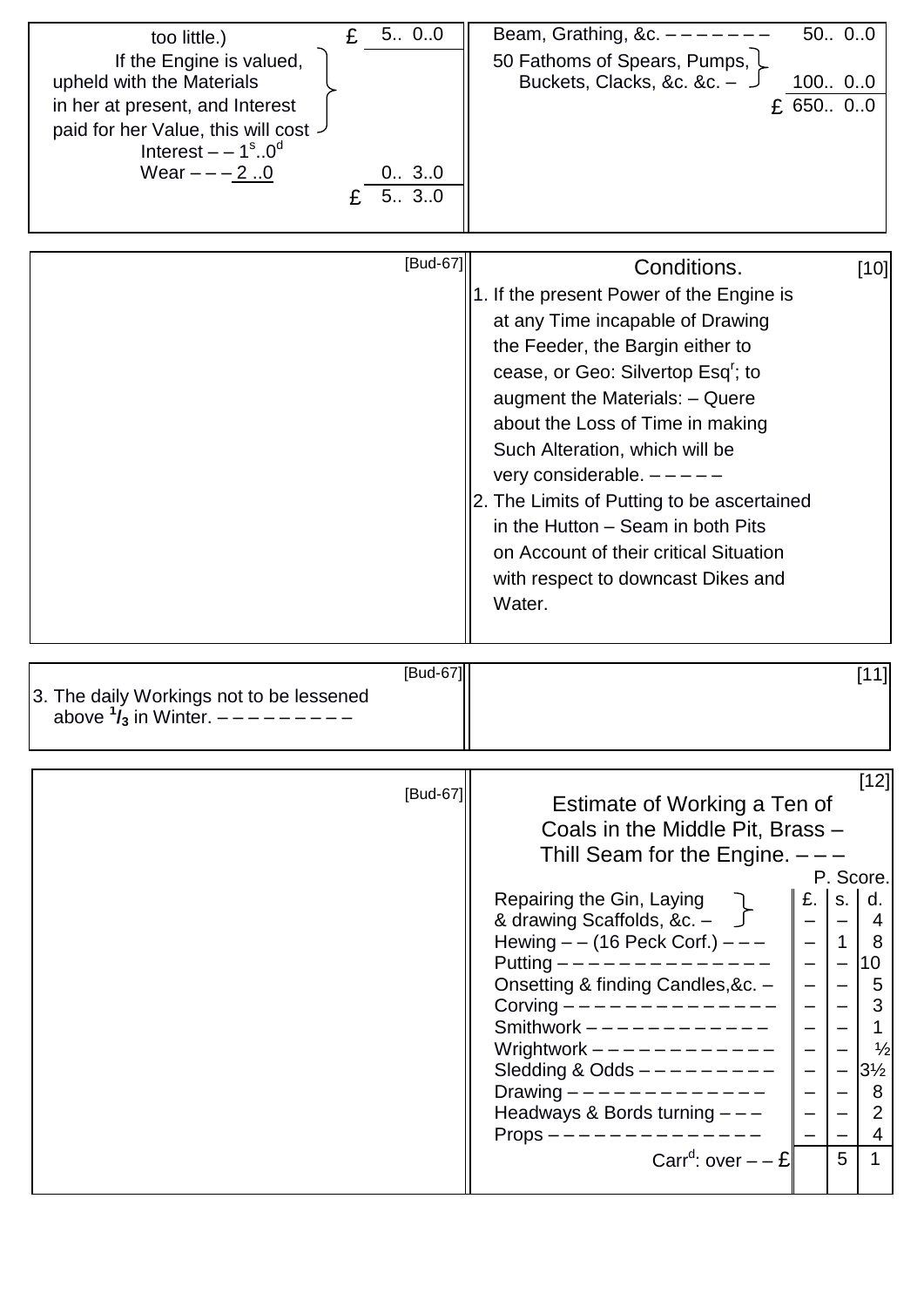| £<br>$[Bud-67]$<br>d.<br>S.<br>Brought over $------$<br>5<br>1<br>Deals ---------------<br>3<br>$\overline{2}$<br>Slating --------------<br>Shovels $---------------$<br>Gin and Ropes $---------$<br>$1\frac{1}{2}$<br>Repairing and Making Dams ---<br>$\overline{2}$<br>5<br>10<br>$\overline{\phantom{0}}$<br>Suppose 11 Scores to a Ten $---$<br>11<br>$\overline{\phantom{0}}$<br>$\overline{2}$<br>3<br>$\overline{4}$<br>55 Fothers $-----$ at 16 <sup>d</sup> P;<br>3<br>13<br>$\overline{4}$ | $[13]$<br>Cesses and Taxes paid Yearly at<br>Bushblades Farms & Colliery. --<br>£. s. d.<br>Colliery Rent – –300 00 )<br>$\frac{1}{2}$<br>Farm $--- 63100$<br>£. s. d.<br>Poor Cess on 363100 @ 16 <sup>d</sup> : 24 48<br><b>Coroners Rent</b><br>1.11.6<br><b>Church Cess</b><br>$- 55$<br>$- 2. -$<br><b>Modus</b><br>$-.13. -$<br>County - Cess<br>$1 8. -$<br><b>Bishops Rent</b><br>Land tax, &c.<br>$1197\frac{1}{2}$<br>$D^{\circ}$ . on the Corn-Tythe<br>$-. - .8$<br>1100<br>Highways<br><b>Tee-Farm Rents</b><br>1 30<br>Carr <sup>d</sup> : over $- - 232.17.10\%$                                                    |
|--------------------------------------------------------------------------------------------------------------------------------------------------------------------------------------------------------------------------------------------------------------------------------------------------------------------------------------------------------------------------------------------------------------------------------------------------------------------------------------------------------|------------------------------------------------------------------------------------------------------------------------------------------------------------------------------------------------------------------------------------------------------------------------------------------------------------------------------------------------------------------------------------------------------------------------------------------------------------------------------------------------------------------------------------------------------------------------------------------------------------------------------------|
| [Bud-67]<br>£. s. d.<br>Brought over $------$<br>3217101/2<br>$31 710\frac{1}{2}$<br>Loss on Keeping 3 Waggons<br>£ 64 7101/2                                                                                                                                                                                                                                                                                                                                                                          | [14]<br>A Check upon the Drawing. $-$ -<br>Suppose the Venture Pit cast 350<br>$Tens.$ $-- ---$<br>£.<br>s. d.<br>8 Horses 52 Weeks at $15^{\circ}/2^{\circ}$ P: $-$<br>39 88<br>315. 9.4<br>350 Tens $--- -$ at 18 <sup>s</sup> P;<br>$315 - $<br>Hence $2^{\circ}/6^{\circ}$ P Score is too little.<br>Should be $2^{\text{s}}$ /8 $^{\text{d}}$ .<br>Suppose the Stubble to cast 300 Score Tens<br>6 Horses 52 Weeks at $15^{\circ}/2^{\circ}$ - -<br>39 88<br>236120<br>300 Tens $---$ at $15^{\circ}$ 10 <sup>d</sup> P $---$ 237100<br>Hence $1^{\circ}/6^{\circ}$ P Score is too little.<br>Should be $1s/10d$ . $\times$ . |
| [Bud-67]<br>A Check upon the Putting.<br>Venture 350 Tens.<br>£. s. d.<br>10 Horses 52 Weeks at $20^{s}/3^{d}$ – –<br>52130<br>10<br>526100<br>Saved in Driving in X'mas<br>$8 -  -$<br>£518.10.0<br>$E$ s<br>350 Tens Putt <sup>9</sup> . At 1 / 10 $-$ - -<br>525 0 0<br>Hence the Putting Should be $4^{\circ}$ 3 <sup>d</sup> P.                                                                                                                                                                   | $[15]$<br>Stubble 300 Tens.<br>£. s d.<br>8 Poneys 52 Weeks at $18s/5d$ P: $-$<br>47.17.8<br>383 1.4<br>Saved in Driving in X'mas<br>6 00<br>£377 14<br>300 Tens $---$ at $25^{\circ}/2^{\circ}P---$ 37710<br>Should be 2 <sup>s</sup> / 9 <sup>1/2</sup> <sup>d</sup> .P Score.                                                                                                                                                                                                                                                                                                                                                   |